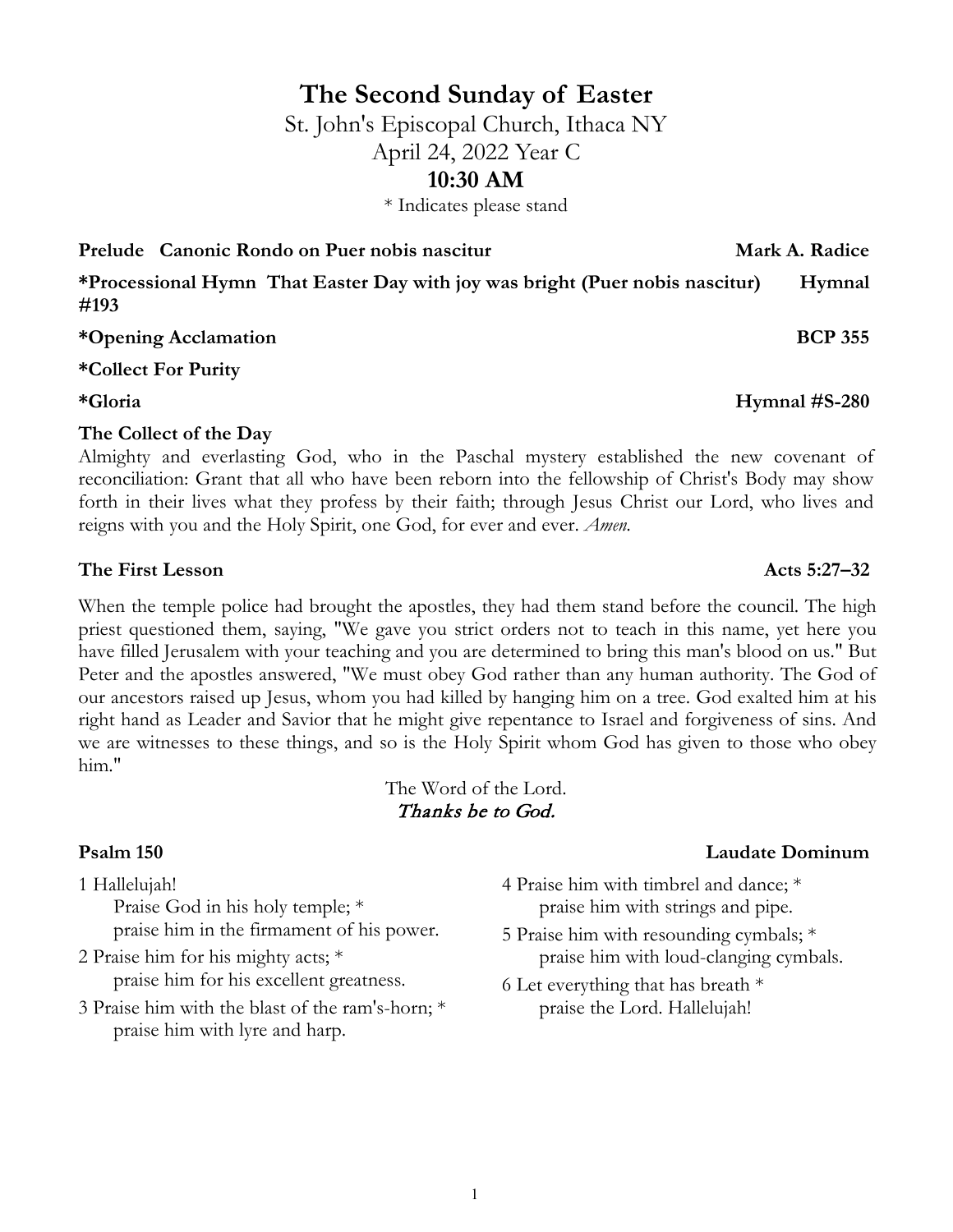## **The Epistle Reading Revelation 1:4–8**

John to the seven churches that are in Asia: Grace to you and peace from him who is and who was and who is to come, and from the seven spirits who are before his throne, and from Jesus Christ, the faithful witness, the firstborn of the dead, and the ruler of the kings of the earth.

To him who loves us and freed us from our sins by his blood, and made us to be a kingdom, priests serving his God and Father, to him be glory and dominion forever and ever. Amen.

Look! He is coming with the clouds; every eye will see him, even those who pierced him; and on his account all the tribes of the earth will wail. So it is to be. Amen. "I am the Alpha and the Omega," says the Lord God, who is and who was and who is to come, the Almighty.

> The Word of the Lord. Thanks be to God.

**\*The Gospel Reading John 20:19–31**

## The Holy Gospel of our Lord Jesus Christ according to John. Glory to you, Lord Christ.

When it was evening on that day, the first day of the week, and the doors of the house where the disciples had met were locked for fear of the Jews, Jesus came and stood among them and said, "Peace be with you." After he said this, he showed them his hands and his side. Then the disciples rejoiced when they saw the Lord. Jesus said to them again, "Peace be with you. As the Father has sent me, so I send you." When he had said this, he breathed on them and said to them, "Receive the Holy Spirit. If you forgive the sins of any, they are forgiven them; if you retain the sins of any, they are retained."

But Thomas (who was called the Twin), one of the twelve, was not with them when Jesus came. So the other disciples told him, "We have seen the Lord." But he said to them, "Unless I see the mark of the nails in his hands, and put my finger in the mark of the nails and my hand in his side, I will not believe."

A week later his disciples were again in the house, and Thomas was with them. Although the doors were shut, Jesus came and stood among them and said, "Peace be with you." Then he said to Thomas, "Put your finger here and see my hands. Reach out your hand and put it in my side. Do not doubt but believe." Thomas answered him, "My Lord and my God!" Jesus said to him, "Have you believed because you have seen me? Blessed are those who have not seen and yet have come to believe."

Now Jesus did many other signs in the presence of his disciples, which are not written in this book. But these are written so that you may come to believe that Jesus is the Messiah, the Son of God, and that through believing you may have life in his name.

> The Gospel of the Lord. Praise to you, Lord Christ.

**The Sermon The Rev. Megan Castellan**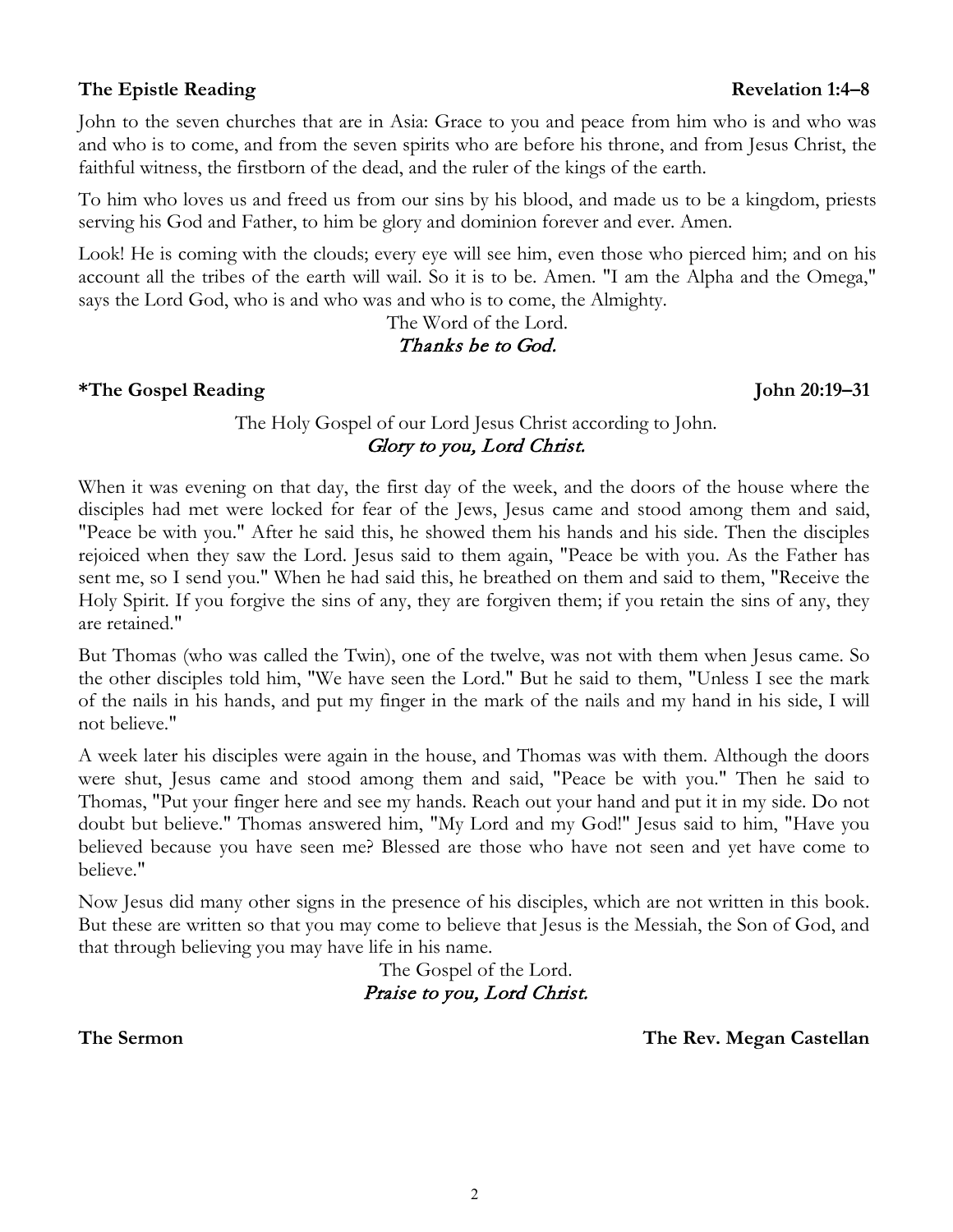## **\*The Nicene Creed**

| We believe in one God,                                                                                                                                                    | On the third day he rose again                                                                                                                          |
|---------------------------------------------------------------------------------------------------------------------------------------------------------------------------|---------------------------------------------------------------------------------------------------------------------------------------------------------|
| the Father, the Almighty,                                                                                                                                                 | in accordance with the Scriptures;                                                                                                                      |
| maker of heaven and earth,                                                                                                                                                | he ascended into heaven                                                                                                                                 |
| of all that is, seen and unseen.<br>We believe in one Lord, Jesus Christ,<br>the only Son of God,<br>eternally begotten of the Father,<br>God from God, Light from Light, | and is seated at the right hand of the Father.<br>He will come again in glory to judge the living<br>and the dead,<br>and his kingdom will have no end. |
| true God from true God,                                                                                                                                                   | We believe in the Holy Spirit, the Lord, the giver                                                                                                      |
| begotten, not made,                                                                                                                                                       | of life,                                                                                                                                                |
| of one Being with the Father.                                                                                                                                             | who proceeds from the Father and the Son.                                                                                                               |
| Through him all things were made.                                                                                                                                         | With the Father and the Son he is worshiped                                                                                                             |
| For us and for our salvation                                                                                                                                              | and glorified.                                                                                                                                          |
| he came down from heaven:                                                                                                                                                 | He has spoken through the Prophets.                                                                                                                     |
| by the power of the Holy Spirit                                                                                                                                           | We believe in one holy catholic and apostolic                                                                                                           |
| he became incarnate from the Virgin Mary,                                                                                                                                 | Church.                                                                                                                                                 |
| and was made man.                                                                                                                                                         | We acknowledge one baptism for the                                                                                                                      |
| For our sake he was crucified under Pontius                                                                                                                               | forgiveness of sins.                                                                                                                                    |
| Pilate;                                                                                                                                                                   | We look for the resurrection of the dead,                                                                                                               |
| he suffered death and was buried.                                                                                                                                         | and the life of the world to come. Amen.                                                                                                                |

## **\*The Prayers of the People**

Risen Lord, you have given us the new covenant of reconciliation; may our prayers this day reflect our gratitude for the fellowship you have given us, as we respond to each petition by saying, "Hear us, O risen Christ."

+ In thanksgiving for those who visited churches across the world this Easter Eve and Easter Day, that the glorious message of forgiveness and restoration may instill within their hearts a desire to learn more about the life and message of the Savior; let us pray to the Lord. *Hear us, O risen Christ.* 

+ For all who are wounded, that the scars of a life well lived may be seen in the light of the resurrection and become avenues by which we travel to new life; let us pray to the Lord. *Hear us, O risen Christ.* 

+ For the community of the baptized and all who enriched our keeping of Holy Week and Easter, especially our clergy, staff, and choir; let us pray to the Lord. *Hear us, O risen Christ.* 

+ For those who still lie bound in tombs of fear and hopelessness, that the peace of Christ which knows no barriers may break through their anxiety with rays of hope; let us pray to the Lord. *Hear us, O risen Christ.* 

+ For Michael, our Presiding Bishop; DeDe, our Bishop, and all who exercise leadership in our Church and civil society, that they may exercise justice tempered by mercy and speak out courageously against whatever hinders the human spirit; let us pray to the Lord. *Hear us, O risen Christ.*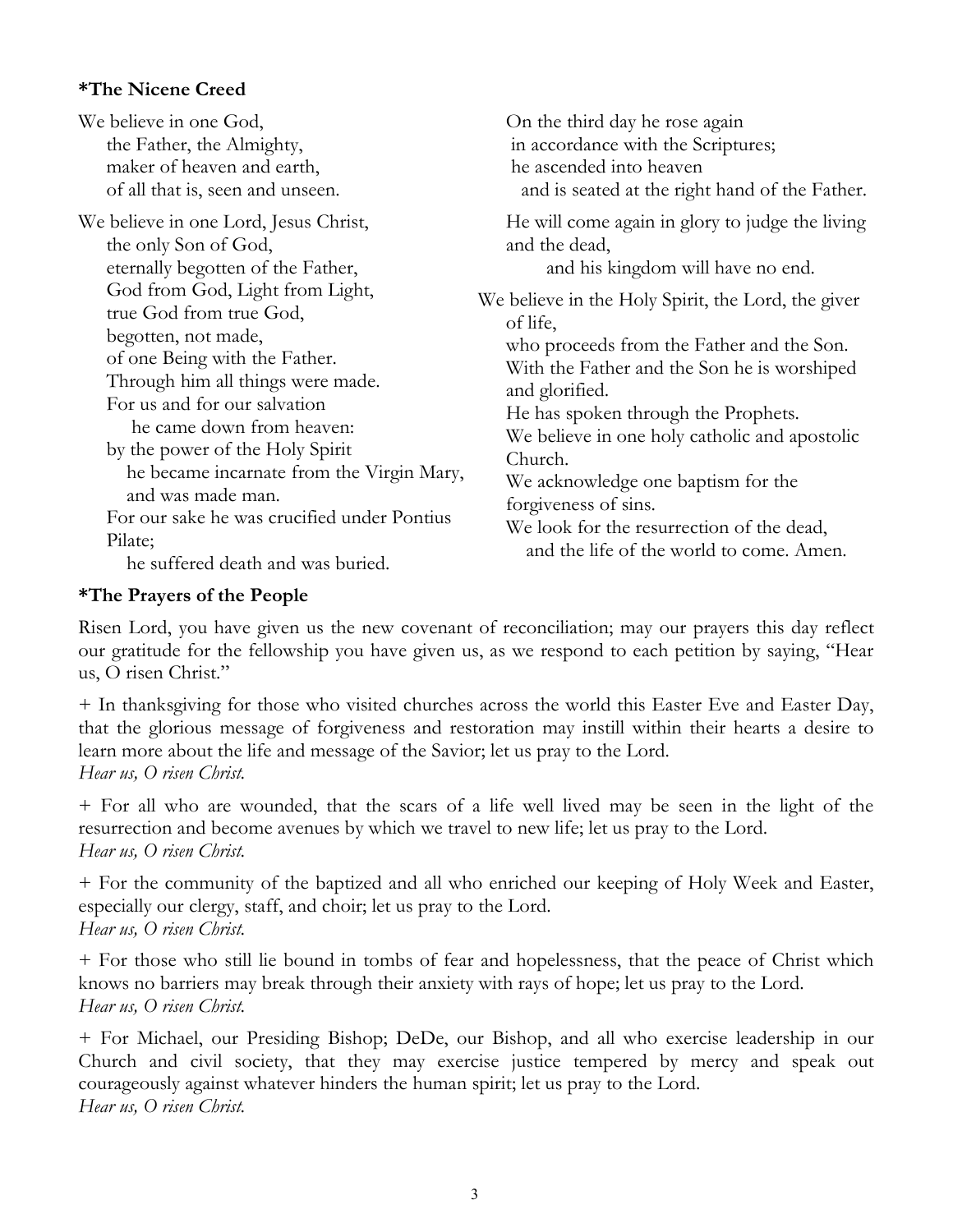+ For all who have died in the faith of Christ, that their souls may enter the gates of paradise; let us pray to the Lord.

*Hear us, O risen Christ.* 

In thanksgiving for the turn of seasons, and the beauty that is revealed in the gifts of creation, let us continue our prayers.

For the special needs and concerns of this congregation, and especially for:

| Theodore | ohn     | Stanlev | . .<br>Iean | .1nda    |
|----------|---------|---------|-------------|----------|
| Carol    | _oraine | Dave    | Wes         | L1Za     |
| Lorraine | Edith   | Ioan    | Sara        | Jonathan |

For those celebrating the anniversary of their birth this week: Jeff Bowen, Kang Meng

## **Confession Of Sin**

Let us confess our sins against God and our neighbor.

*Most merciful God, we confess that we have sinned against you in thought, word, and deed, by what we have done, and by what we have left undone. We have not loved you with our whole heart; we have not loved our neighbors as ourselves. We are truly sorry and we humbly repent. For the sake of your Son Jesus Christ, have mercy on us and forgive us; that we may delight in your will, and walk in your ways, to the glory of your Name. Amen.*

Almighty God have mercy on you, forgive you all your sins through our Lord Jesus Christ, strengthen you in all goodness, and by the power of the Holy Spirit keep you in eternal life. *Amen.*

#### **\*The Peace Please remain in your pew. Wave!**

The peace of the Lord be always with you. *And also with you.*

#### **Announcements & Welcome**

**Offertory Sentence** 

\*Presentation Hymn I want to walk as a child of the light (*Houston*) Hymnal #490

#### **\*The Great Thanksgiving Expanded Language Prayer A**

**Celebrant:** The Lord be with you. **People:** And also with you **Celebrant:** Lift up your hearts **People:** We lift them to the Lord **Celebrant:** Let us give thanks to the Lord our God.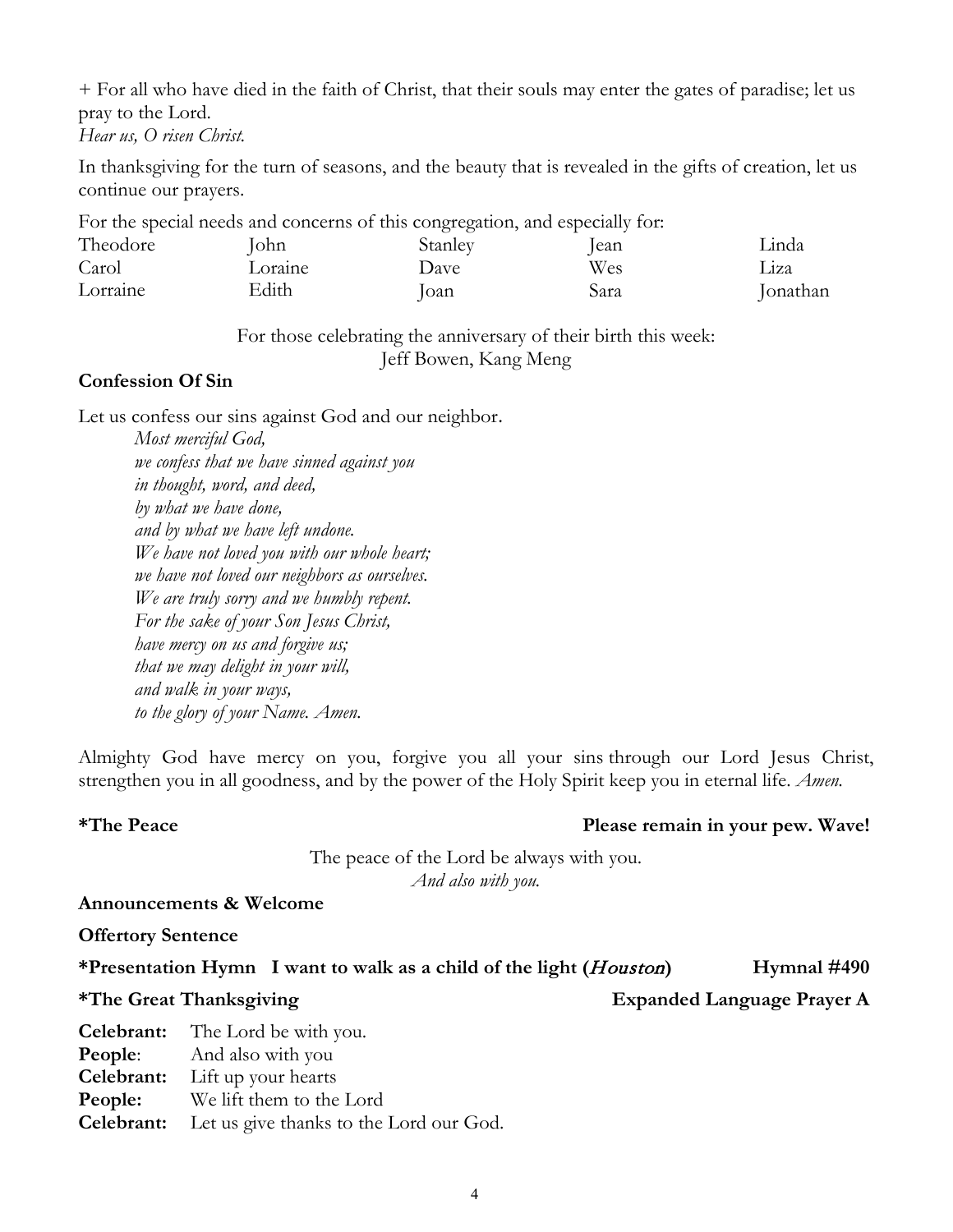**People:** It is right to give our thanks and praise.

**Celebrant**: *continuing:* Therefore we praise you, joining our voices with Angels and Archangels and with all the company of heaven, who forever sing this hymn to proclaim the glory of your Name:

## **Holy, holy, holy (**Sanctus**) Hymnal #S-130**

Holy and gracious God: In your infinite love you made us for yourself; and when we had fallen into sin and became subject to evil and death, you, in your mercy, Sent Jesus Christ, your only and eternal Son, to share our human nature, to live and die as one of us, to reconcile us to you, the God and maker of all.

Jesus stretched out his arms upon the cross, and offered himself, in obedience to your will, a perfect sacrifice for the whole world.

On the night he was handed over to suffering and death, our Savior Jesus Christ took bread; and when he had given thanks to you, he broke it, and gave it to his disciples, and said, "Take, eat: This is my Body, which is given for you. Do this for the remembrance of me."

After supper, Jesus took the cup of wine; and when he had given thanks, He gave it to them, and said "Drink this, all of you: This is my Blood of the New Covenant, which is shed for you and for many for the forgiveness of sins. Whenever you drink it, do this for the remembrance of me."

Therefore, we proclaim the mystery of faith:

**Christ has died Christ is risen Christ will come again.**

We celebrate the memorial of our redemption, Almighty God, in this sacrifice of praise and thanksgiving. Recalling Christ's death, resurrection, and ascension, we offer you these gifts.

Sanctify them by your Holy Spirit to be for your people the Body and Blood of your Son, the holy food and drink of new and unending life in Christ.

Sanctify us also that we may faithfully receive this holy Sacrament, and serve you in unity, constancy, and peace; and at the last day, bring us with all your saints into the joy of your eternal kingdom.

All this we ask through Jesus Christ our Savior. By Christ, and with Christ, and in Christ, in the unity of the Holy Spirit all honor and glory is yours, Almighty God, now and forever. **Amen.**

## **The Lord's Prayer**

## **Fraction Anthem Lamb of God (**Agnus Dei**) Hymnal #S-161**

## **The Communion of the People**

*All people are invited to the Lord's Table.*

*Eucharist will be distributed in the form of the bread with wine available for intincture.*

*Please come forward in a single line in the center aisle to receive.*

*Wait to remove your mask until you return to your seat, and then replace it after consuming the Sacrament. Gluten-free wafers are available upon request*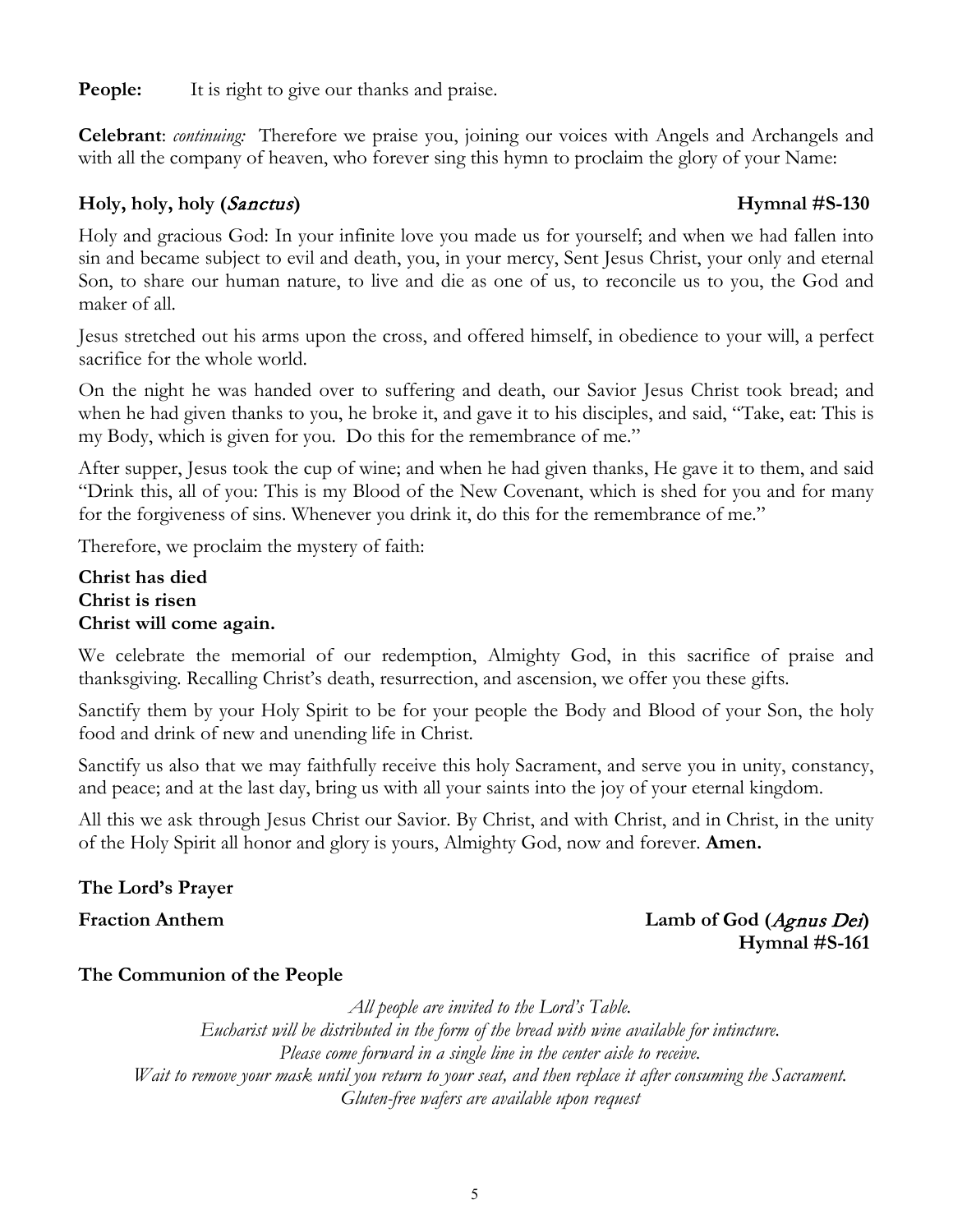## **Post Communion Prayer**

*Eternal God, heavenly Father, you have graciously accepted us as living members of your Son our Savior Jesus Christ, and you have fed us with spiritual food in the Sacrament of his Body and Blood. Send us now into the world in peace, and grant us strength and courage to love and serve you with gladness and singleness of heart; through Christ our Lord. Amen*.

#### **Blessing**

**\*Recessional** O Zion, haste (*Tidings*) **HYMNAL #539**

**Dismissal**

**Postlude** Allegro in G on a Theme of Orlando Gibbons, Op. 105, No. 2 Charles V. Stanford (1852–1924)

**Liturgical Ministers** Baobao Zhang, Jerome Fung, Sally Clayton

**Virtual Vergers** Michael Roman, Matthew Sanaker

*This morning we welcome guest Organist Mark A. Radice*

## **St. John's extends a warm welcome to visitors! May you experience the Lord's presence during worship. Please fill out a visitor card and place it in the offering plate and stay for coffee in the parish hall after the service.**

**NEW PRAYER LIST** If you didn't hear a name you expected to, hear please call the office to have the name added.

## **Easter Memorial Flowers 2022 are given to the Glory of God in Loving Memory of**

Rev. W. Aubrey Arlin Edith N. Arlin Daniel R. Bartholomew W. Ronald Clayton John Congdon Carl D. Eckart Elizabeth Freeman Floyd Freeman Laura Freeman Stacey Smith Hyatt Peter Hedrick Richard Holden

Nancy Katz Betty Kelts Eleanor E. LaRocque Patricia A. Neal Alice Oakes Lewis Oakes Myra Oakes Pamela Quirk Sarah Richtmyer Delores Schmitz James Schmitz Vernon Schmitz

Rev. Charles Briggs Shaver Martha Bolles Shaver Jesse Siemon Franklin Sipos Ruth Sipos Sarah Brown Steuteville Audrey A. Vault Cesar Villegas Sr. Maria Villegas Miguel Villegas Larry Wassink Lynette Wassin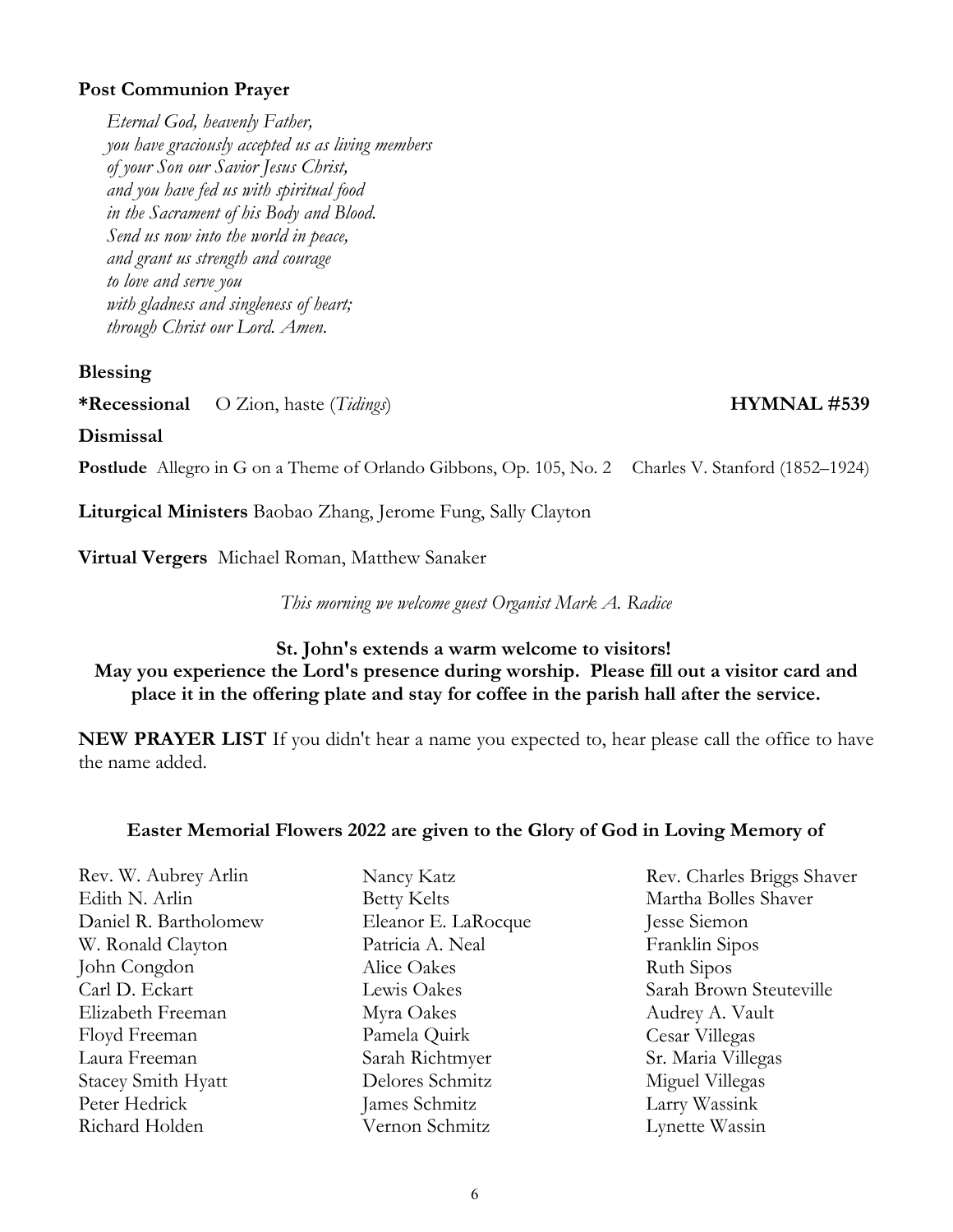## **HYMNS**

## **That Easter day with joy was bright (**Puer nobis**) Hymnal #193**

1 That Easter day with joy was bright: the sun shone out with fairer light when, to their longing eyes restored, th'apostles saw their risen Lord.

2 His risen flesh with radiance glowed, his wounded hands and feet he showed; those scars their solemn witness gave that Christ was risen from the grave.

3 O Jesus, King of gentleness, do thou thyself our hearts possess, that we may give thee all our days the willing tribute of our praise.

4 O Lord of all, with us abide in this our joyful Easter-tide; from ev'ry weapon death can wield thine own redeemed forever shield.

5 All praise, O risen Lord, we give to thee, who, dead, again dost live; to God the Father equal praise, and God the Holy Ghost, we raise

## **I want to walk as a child of the light (**Houston**) Hymnal #490**

1 I want to walk as a child of the light. I want to follow Jesus. God set the stars to give light to the world. [Refrain: In him there is no darkness at all. The night and the day are both alike. The Lamb is the light of the city of God. Shine in my heart, Lord Jesus.]

2 I want to see the brightness of God I want to look at Jesus Clear Sun of Righteousness, shine on my path And show me the way to the Father. (Refrain)

3 I'm looking for the coming of Christ I want to be with Jesus When we have run with patience the race We shall know the joy of Jesus. (Refrain)

## **O Zion, haste (**Tidings**) Hymnal #539**

1 O Zion, haste, thy mission high fulfilling, to tell to all the world that God is Light; that he who made all nations is not willing one soul should fail to know his love and might.

[Refrain: Publish glad tidings: tidings of peace, tidings of Jesus, redemption and release.]

2 Proclaim to every people, tongue, and nation that God, in whom they live and move, is Love; tell how he stooped to save his lost creation, and died on earth that all might live above. (Refrain)

3 Send heralds forth to bear the message glorious;

give of thy wealth to speed them on their way; pour out thy soul for them in prayer victorious till God shall bring his kingdom's joyful day. (Refrain)

4 He comes again! O Zion, ere thou meet him, make known to every heart his saving grace; let none whom he hath ransomed fail to greet him,

through thy neglect, unfit to see his face. (Refrain)